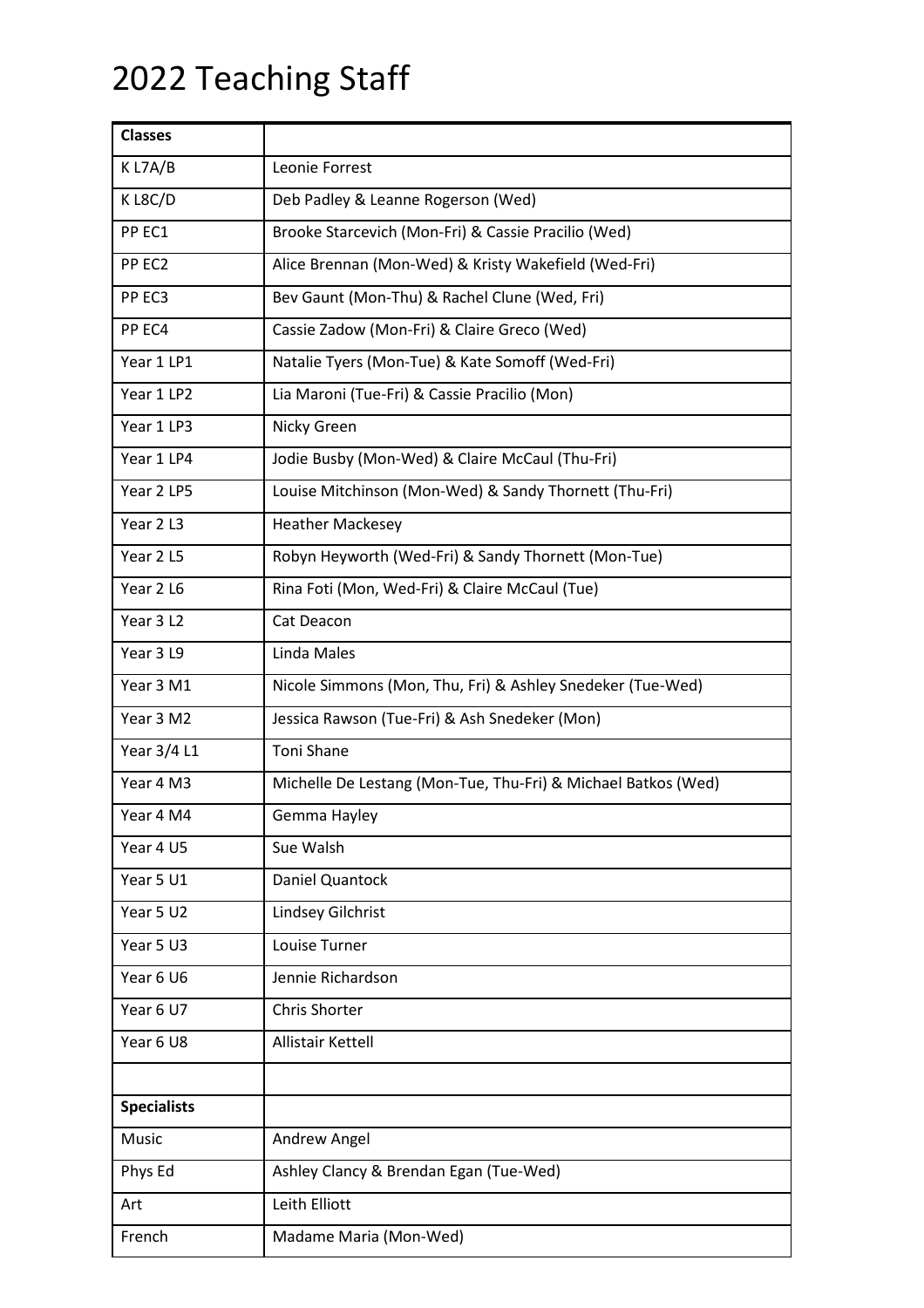| Digital Technology      | Michael Batskos (Mon-Thu) |
|-------------------------|---------------------------|
| <b>Literacy Support</b> | Nicole Simmons (Mon-Tue)  |
| Maths                   | Ashley Snedeker (Thu-Fri) |

## 2021 Support Staff

| <b>Class</b>                     | <b>Teacher</b>           |
|----------------------------------|--------------------------|
| <b>Education Assistant</b>       | <b>Elizabeth Ashmore</b> |
| <b>Education Assistant</b>       | Sarah Bardsley           |
| <b>Public Relations Officer</b>  | <b>Trish Bebek</b>       |
| <b>Education Assistant</b>       | Gabby Bowler             |
| School Psychologist              | <b>Rita Burgess</b>      |
| <b>Assistant Principal</b>       | <b>Yvonne Denniss</b>    |
| Library Officer/IT Support       | Joanne Dumaresq          |
| Library Officer                  | Jenny Dumpleton          |
| <b>Education Assistant</b>       | <b>Sharon Gowans</b>     |
| <b>Education Assistant</b>       | <b>Claire Greco</b>      |
| <b>Manage Corporate Services</b> | Diane Green              |
| <b>Assistant Principal</b>       | <b>Deb Hands</b>         |
| <b>Manage Corporate Services</b> | Natasha Harlond          |
| Principal                        | <b>Melinda Harris</b>    |
| <b>Education Assistant</b>       | Lisbeth Hartmann         |
| <b>Assistant Principal</b>       | Peter Hayward            |
| <b>Education Assistant</b>       | <b>Bronwyn Hicks</b>     |
| <b>Education Assistant</b>       | Michelle Jenkins         |
| Gardener                         | Vince Lumbaca            |
| Chaplain                         | Jamie Lund               |
| <b>School Officer</b>            | <b>Carol Malpas</b>      |
| <b>Education Assistant</b>       | Rebecca Maynard          |
| School Officer                   | <b>Belinda Miller</b>    |
| Cleaner                          | Lisa Mitchell            |
| Gardener                         | <b>Matthew Murray</b>    |
| Cleaner                          | Khoi Nguyen              |
| Cleaner                          | Maryam Omsnen            |
| <b>Education Assistant</b>       | Duong Pham               |
| <b>Education Assistant</b>       | Mary-Cruz Reed           |
| <b>Education Assistant</b>       | Leanne Smith             |